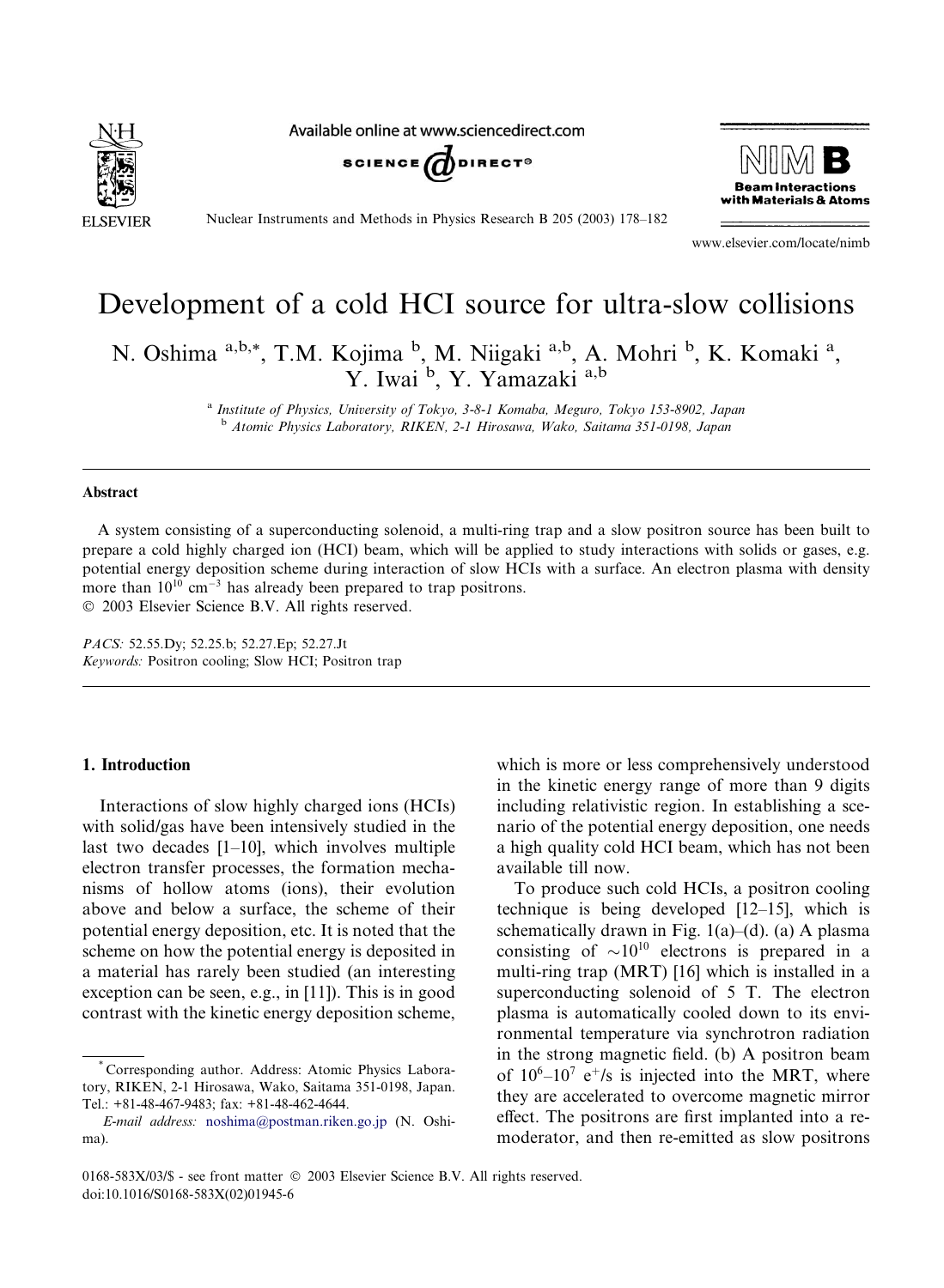

(c) Sympathetic Cooling of HCIs with a Cold e<sup>+</sup> Plasma



(d) Extraction of Cold HCI Beams



Fig. 1. (a)–(d) Schematic descriptions of the HCI trapping, cooling and extraction.

with small energy spread with a typical efficiency of 20–30% [17,18], which interact with the preloaded electron plasma. Both the density and length of the electron plasma are high and long enough, so that the positrons lose their energy and eventually be trapped. After trapping, they are cooled via synchrotron radiation. This stage lasts until  $10^7-10^8$  positrons are trapped. (c)  $10^6-10^7$ HCIs are injected and accumulated in the MRT, which are then cooled with the positron cloud. (d) Cold HCIs are extracted from the MRT by

ramping the potential valley as a cold HCI beam [19].

In order to realize the above scheme, we have built a system consisting of a 5 T superconducting solenoid with an ultra-high vacuum (UHV) bore tube which can be cooled down to several K, an MRT having 35 electrodes, a  $^{22}$ Na based slow positron source with a solid Ne moderator and a beam line connected to an ECR ions source. In this paper, the design and specifications of the newly developed trap are reported.

## 2. Required specifications of the trap

As mentioned in the introduction, positrons are implanted into the re-moderator to convert them as a slow monoenergetic beam (see Fig. 1(b)). A tungsten single crystal is used as the re-moderator because of its high moderation efficiency [17]. The work function of tungsten for positron is  $-3$  eV, i.e. positrons are emitted with their kinetic energy of  $\sim$ 3 eV. In order to accumulate re-moderated positrons in the MRT, the energy loss of the positrons in the electron plasma should be larger than their typical energy spread of  $\sim$ 1 eV [17]. The energy loss of positrons is proportional to the surface density of the plasma,  $S = n_eL$ , where  $n_e$  is the volume density of the electron plasma and L the plasma length. The required surface density for 1 eV energy loss of positrons is estimated to be  $\sim$ 10<sup>12</sup> cm<sup>-2</sup>, in case that positrons are injected into the electron plasma with low energies  $\sim$  5 eV [15]. Then, almost all of the re-moderated positrons will be trapped in the positron trapping well.

A harmonic potential was prepared by the MRT, which is known to store dense plasma more stably than a rectangular potential well. In our case, two harmonic potential wells are required to be formed simultaneously both for electrons and positrons.

In order to meet the above requirements, reasonable length of theMRT is considered to be 50 cm.

It takes a few seconds for cooling HCIs with positrons. During the cooling, the vacuum of the HCI trapped regions should be kept at  $10^{-8}$  Pa or better to prevent charge transfer reaction between HCIs and residual gas atoms/molecules [13].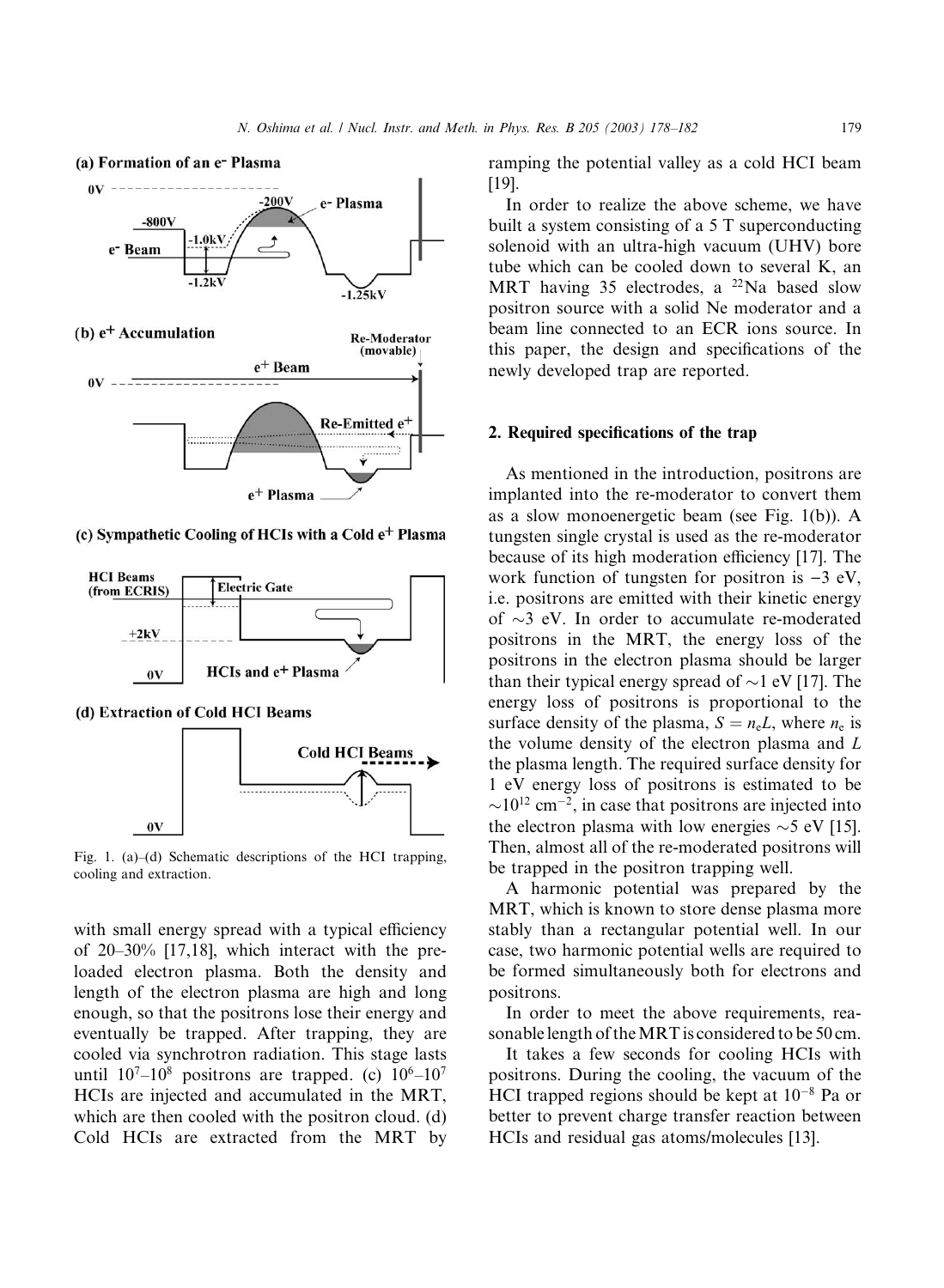## 3. Setup of the trap

## 3.1. Superconducting magnet

Fig. 2 shows a schematic drawing of the superconducting solenoid, which provide a magnetic field as high as 5 T. The uniformity of the field near the center of the bore is better than  $10^{-3}$  in the volume of 4 mm  $\varnothing \times 500$  mm where plasmas are trapped. An electrochemically polished UHV vessel of 98 mm  $\varnothing \times 1940$  mm is inserted in the solenoid. The vessel is thermally insulated from the beam line with two bellows so that the vessel can be baked and cooled down to several K during operation. The vessel position can be adjusted with four motor-controlled linear feedthroughs  $(\pm 2)$ mm) to align the vessel axis against the solenoid axis. The relative position of the vessel is monitored by four laser positioners each having position resolution of 0.01 mm.

The solenoid is equipped with two refrigerators. One is for the superconducting solenoid (NbTi) and the other is for the vessel to acquire UHV and



Fig. 2. A schematic drawing of the 5 T superconducting solenoid and the UHV vessel. The result of the MRT and (b) the re-moderator holder.

at the same time to prepare cold plasmas. The vessel is bakeable using pre-wired heaters. Four thermometers, which work in the strong magnetic field, are mounted around the outer wall of the vessel. The trapping region, where the MRT is installed, was cooled down to 10 K. The vacuum is monitored by two pressure gauges in the beam line near the entrance and exit of the vessel, and it is kept  $2 \times 10^{-7}$  Pa without baking. It is noted that the area around the vacuum gauges are at room temperature, i.e., the vacuum around the MRT area (10 K) should be much better than the above.

## 3.2. Multi-ring trap

Three electrode assemblies are prepared to form the potential distribution in the vessel, the MRT and two guiding/extraction assemblies on both sides of the MRT. Fig. 3(a) shows a photo of the MRT, which is 50 cm long and consists of 21 ring electrodes, each of which is 38 mm in inner diameter and 20 mm in length. Two of the electrodes



(b) Re-Moderator Holder (movable)

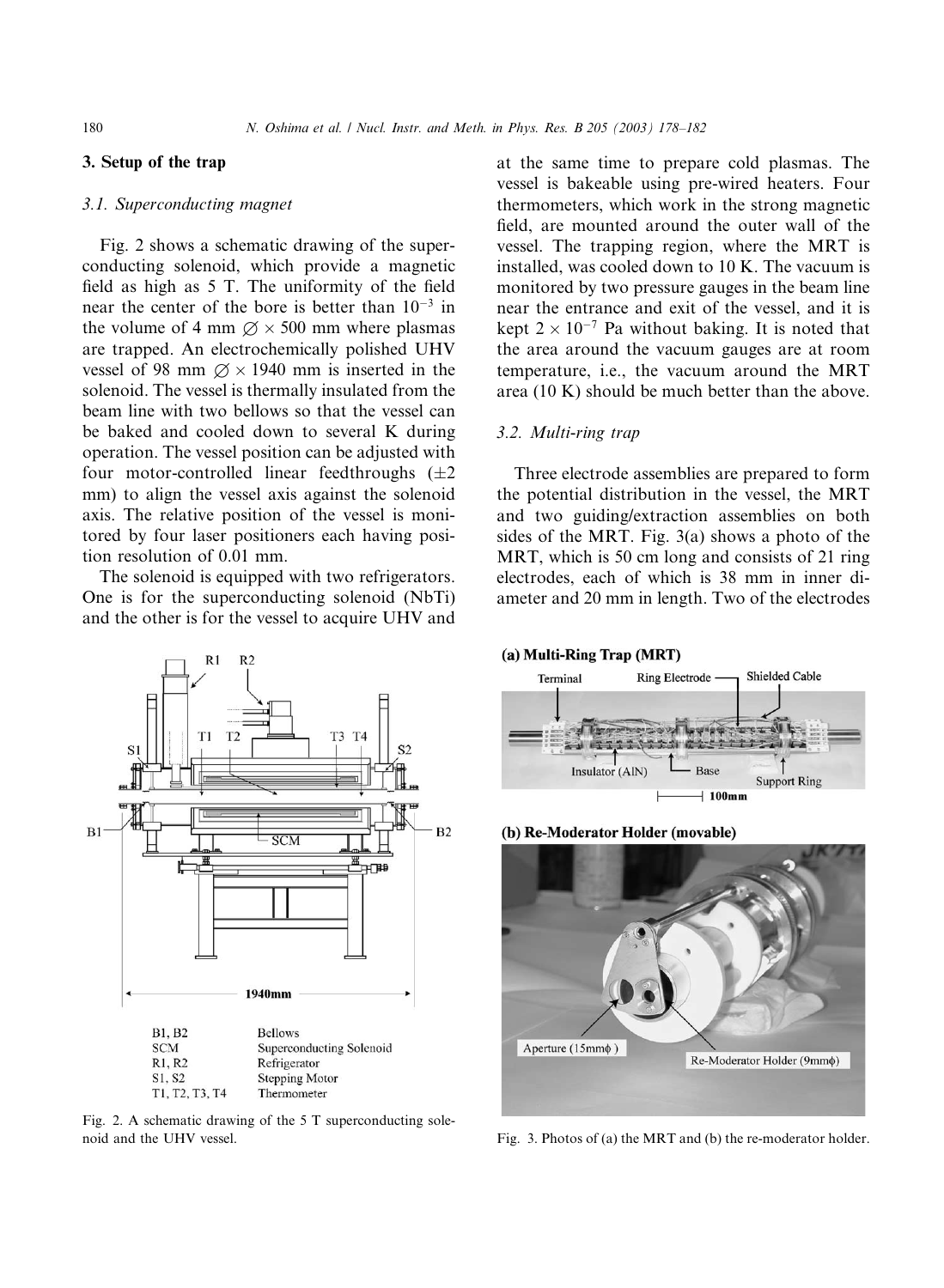are segmented into four for detecting and driving rotational motion of plasmas. As discussed in the previous section, the MRT was designed so that it can prepare two harmonic potential regions, one for the electron plasma and the other for the positron and the HCI. On both ends, electrodes of 160 mm long are added. These electrodes are assembled on a rectangular plate. The electrodes and the rectangular plate are made of gold-plated oxygen free copper. Aluminum nitride (AlN) is adopted as the insulating material, because of its high thermal conductivity, which is essential to cool the MRT effectively by the cold vessel still keeping electrical insulation. Three support rings with multi-contact bands on their outer surfaces allow effective thermal contact between the MRT and the vessel. The bands also absorb mechanical stress induced by heat cycles.

The positron re-moderator made of a tungsten single crystal is positioned at an end of the MRT. As is shown in Fig. 3(b), the re-moderator is on the movable holder so that it is removable when particles are extracted downstream of the MRT.

## 4. Electron plasma

A 26 mm  $\varnothing$  fluorescence screen which is used also as a Faraday cup is located at  $\sim$ 1 m downstream from the MRT, where the magnetic field is  $\sim$ 0.05 T, i.e. the radial distribution observed here is 10 times wider than that in the MRT. A thin fluorescent material is applied on an ITO conducting glass and coated with a  $0.025 \mu m$  aluminum layer to avoid charging up. The total number of electrons in the MRT is determined by the charge detected at the re-moderator or at the fluorescence screen during extraction. The diameter of the plasma in the MRT is determined by observing the image on the fluorescence screen with a CCD camera.

Electrons from an electron gun 25 mm off-axis from the magnet axis are injected into the trap adjusting the injection position with an  $E \times B$  field.

Fig. 4 shows the number of electrons trapped in the MRT as a function of injection time when the incident electron beam is 1 uA. The inset shows the CCD image of the electron plasma (the total



Fig. 4. The number of trapped electrons as a function of the electron injection time for an electron beam of  $1 \mu A$ . The inset shows the CCD image of the extracted plasma at  $B = 0.05$  T.

number of electrons is  $1.2 \times 10^{10}$ ) trapped for 10 s, which tells that the plasma diameter is  $\sim$ 1 mm. Assuming that the plasma has a spheroidal shape, the surface density of the plasma is evaluated [20] to be  $\sim$ 2.3  $\times$  10<sup>12</sup> cm<sup>-2</sup> (n<sub>e</sub> = 7.4  $\times$  10<sup>10</sup> cm<sup>-3</sup>, L = 31 cm), which meets the requirements described in Section 2.

#### Acknowledgements

The authors are grateful to H. Higaki, T. Kambara, Y. Kanai, Y. Nakai, H. Oyama and M. Wada for their helpful suggestions, to S. Letout, A. Sakai and H. Sato for help in the apparatus development.

#### References

- [1] J.P. Briand, L. de Billy, P. Charles, S. Essabaa, P. Briand, R. Geller, J.P. Desclaux, S. Bliman, C. Ristori, Phys. Rev. Lett. 65 (1990) 159.
- [2] J. Burgdörfer, P. Lerner, F.W. Meyer, Phys. Rev. A 44 (1991) 5674.
- [3] H. Kurz, K. Töglhofer, HP. Winter, F. Aumayr, R. Mann, Phys. Rev. Lett. 69 (1992) 1140.
- [4] J. Das, R. Morgenstern, Phys. Rev. A 47 (1993) R755.
- [5] F.W. Meyer, C.C. Havener, P.A. Zeijlmans van Emmichoven, Phys. Rev. A 48 (1993) 4476.
- [6] M. Grether, A. Spieler, R. Köhrbrück, N. Stolterfoht, Phys. Rev. A 52 (1995) 426.
- [7] N. Kakutani, T. Azuma, Y. Yamazaki, K. Komaki, K. Kuroki, Jpn. J. Appl. Phys. 34 (1995) L580.